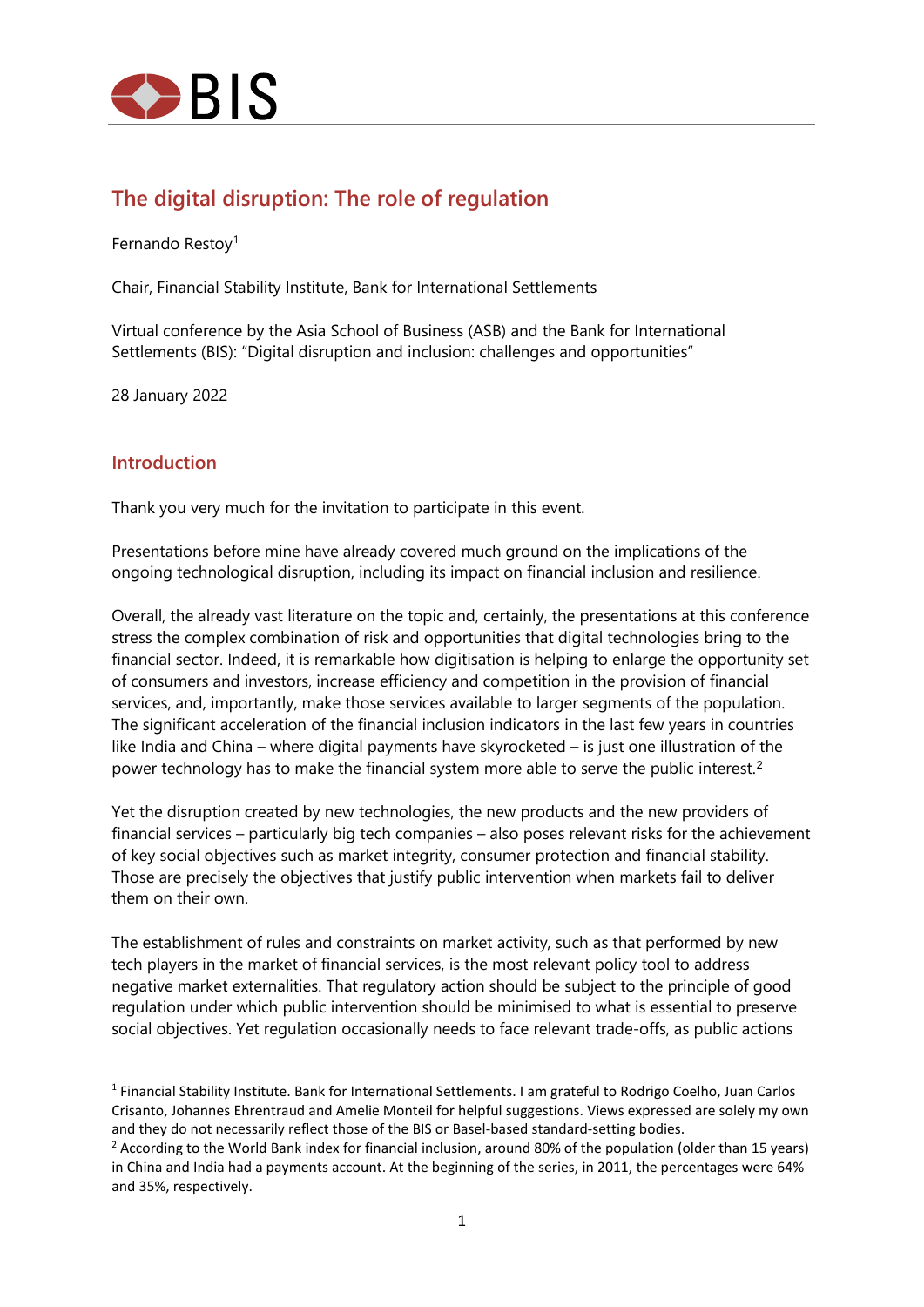

aiming at containing risks for adequate market functioning may limit private tech firms' ability to deliver services that could otherwise be socially valuable, for instance as a result of their positive impact on financial inclusion.

In that context, it is important to bear in mind that regulation is not the only form of policy intervention that can help correct market failures. At times, the direct provision of services by government-owned companies may contribute to socially desirable options. In the area of digital payments, for instance, experience in countries like India<sup>[3](#page-1-0)</sup> shows how public infrastructures may help society to embrace the benefits of technology and facilitate financial inclusion while avoiding some of the risks posed by excessive reliance on large private providers. In particular, putting in place public infrastructures such as India's Unified Payments Interface (UPI) seems to substitute, at least to some extent, for a more forceful policy intervention to address big tech risks related to anti-competitive practices, walled garden ecosystems and hoarding user data. [4](#page-1-1)

The introduction of central bank digital currencies (CBDCs) is another example of how well designed public facilities can help optimise the net benefits of digital payment platforms for society as a whole.<sup>[5](#page-1-2)</sup>

Sound policy strategies aiming at facilitating an orderly adoption of new technologies in the financial sector should therefore incorporate a good combination of regulation and the provision of public infrastructure. While other presentations have focused on the latter, let me share with you a few reflections on how the regulatory framework needs to be adapted to preserve a key social goal: financial stability. For more concreteness I'll focus my remarks on how risks posed by big techs could be addressed by adequate rules constraining their practices and modus operandi.

#### **Big techs and financial stability**

One of the most important recent developments in the financial industry is the rapidly expanding participation of large technological companies (big techs) in the market for different financial services. Big techs originally specialised in non-financial areas such as e-commerce or the provision of different types of technological services through the internet. However, starting with payment services, several big techs soon became active in the business of wealth management, lending or insurance. In some cases, they also perform regular banking services through licensed subsidiaries or through joint ventures with commercial banks. [6](#page-1-3)

As is now well documented, the expansion of big techs leverages on their unique business models based on technological and, especially, data superiority, which allows them to benefit from network externalities. [7](#page-1-4)

<span id="page-1-0"></span><sup>&</sup>lt;sup>3</sup> A good summary of India's experience after the introduction of the public digital payment platform UPI can be found in D'Silva et al (2019).

<span id="page-1-1"></span><sup>4</sup> See Croxson et al (2022).

<span id="page-1-2"></span> $5$  See Auer et al (2022).

<span id="page-1-3"></span><sup>6</sup> See Zamil and Lawson (2022).

<span id="page-1-4"></span><sup>7</sup> See BIS (2020).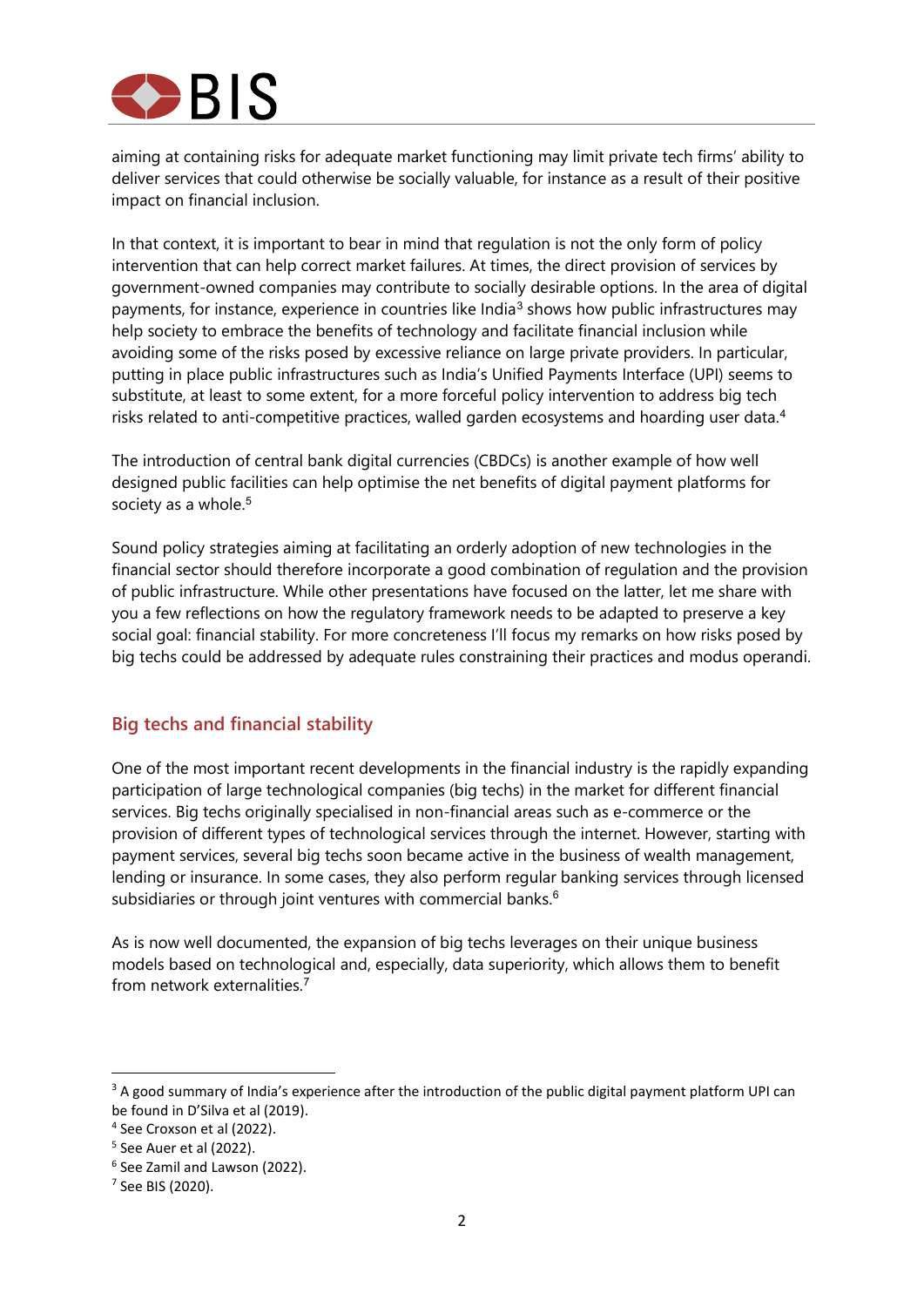

Big tech services have brought efficiency to the financial industry. Moreover, by offering innovative products they have eroded the historical dominant position of commercial banks in in some market segments – notably payments, for which a banking licence is not required. Furthermore, in some jurisdictions they have been able to make payment facilities and external funding available to firms and individuals who did not previously have access to banking services.<sup>[8](#page-2-0)</sup> Yet the financial activity of big techs does pose some risks for the preservation of financial stability which may not always be fully captured by the current regulatory framework.<sup>[9](#page-2-1)</sup>

Those risks stem from at least four different sources.

First, from the direct provision to the public of a suite of sensitive financial services such as payments, credit, wealth management and, sometimes, deposit-taking. Unsound performance of those activities could contribute to potentially systemic stress due to excessive indebtedness, operational discontinuities and liquidity mismatches and also to facilitate illegal activities. The parallel performance of several of those financial activities alongside the provision of other nonfinancial services within the same group could exacerbate operational risks and complicate their supervision by the competent authorities.

Second, from the frequent provision of relevant technological services to regulated financial institutions (such as cloud computing services) that lead to large third-party dependencies and important operational vulnerabilities. Recent outages in the technological services provided by big techs illustrate the potential significance of those risks.<sup>[10](#page-2-2)</sup>

Third, by the issuance of new means of payments – such as so-called stablecoins. Given the complementarity of those new payment instruments with other services offered by big tech platforms to a large number of users, they have the potential to replace fiat currency as a predominant settlement instrument, thereby challenging the integrity of the payment system, consumer protection and, possibly, monetary sovereignty. [11](#page-2-3)

And, finally, from the potential to generate significant concentration dynamics in the provision of key financial services. Network externalities that characterise big tech business models can easily lead to a continued increase in their size<sup>[12](#page-2-4)</sup> and business diversification, at the cost of damaging competition in a quickly increasing number of related market segments. Notice that concentration threatens not only market contestability but also financial stability as it amplifies the dependence of financial system participants on the services provided by a few large players.<sup>[13](#page-2-5)</sup>

<span id="page-2-0"></span> $8$  See Frost et al (2019)<br> $9$  See FSB (2019a, b).

<span id="page-2-1"></span>

<span id="page-2-2"></span> $10$  Examples are the outages of Facebook in October 2021 and Amazon in December 2021. See the comments on this issue in the [submission](https://www.ftc.gov/public-statements/2021/12/comment-submission-chair-lina-m-khan-cfpbs-inquiry-big-tech-payment) by the Chair of the Federal Trade Commission to the Inquiry by the Consumer Financial Protection Bureau on Big Tech Payment Platforms, December 2021.

<span id="page-2-3"></span> $11$  See Arner et al (2020).

<span id="page-2-4"></span> $12$  A case in point is the mobile payment sector in China, where Alipay and WeChat Pay make up 90% of the market.

<span id="page-2-5"></span><sup>13</sup>See Carstens et al (2021).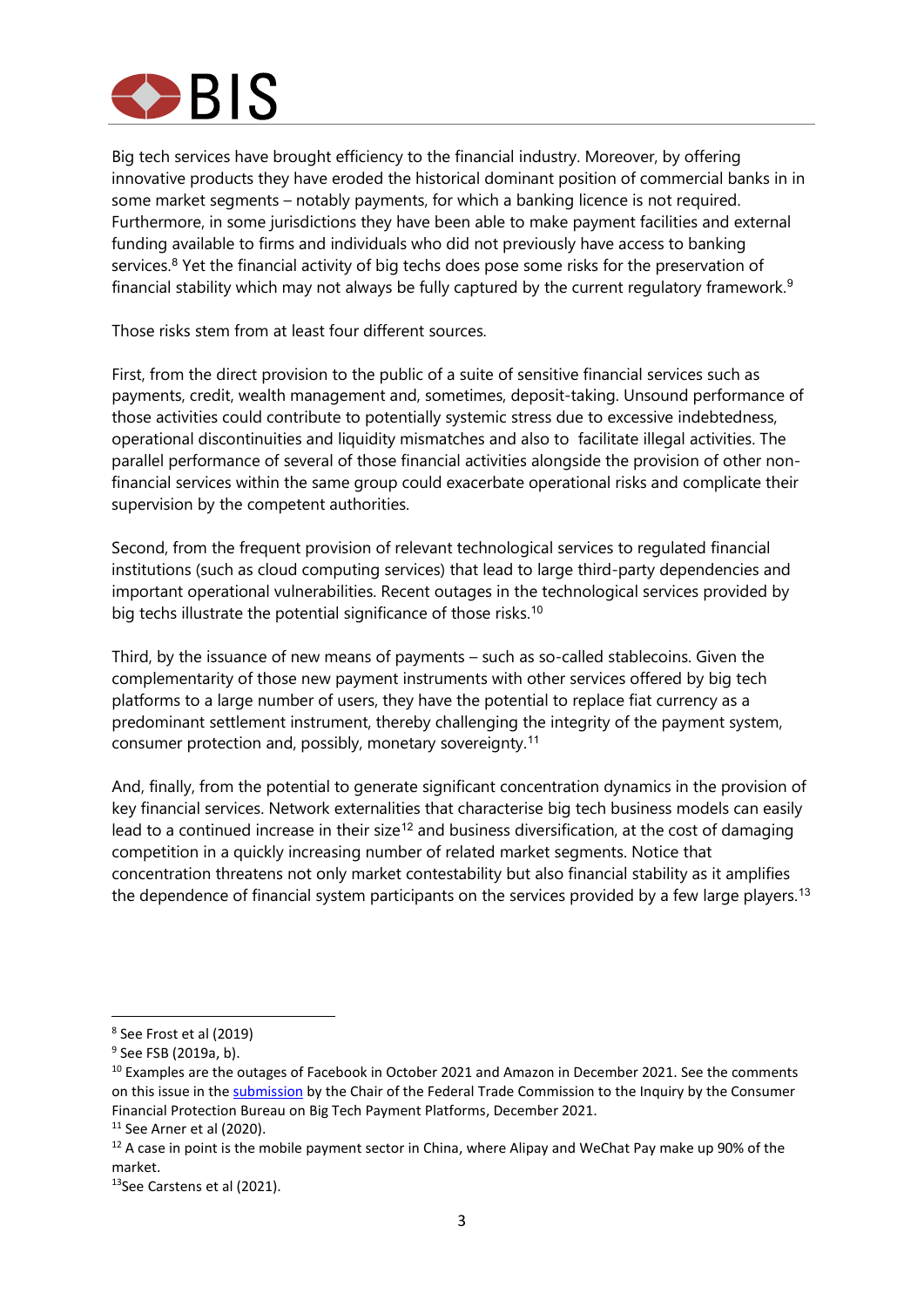

## **The current regulatory approaches**

The challenges posed by big techs are now being addressed – with different approaches and intensity – in several jurisdictions.

So far, authorities are following a piecemeal approach aiming at inserting specific rules in the current regulatory framework in order to contain some of the risks I mentioned before.

In particular, the provision of financial services (payments, wealth management, credit underwriting) other than banking or insurance are regulated through an activity-based approach. Big tech subsidiaries that perform specific regulated activities are subject to the corresponding sectoral requirements that typically address consumer protection, AML/CFT and sometimes operational resilience. [14](#page-3-0)

In some jurisdictions, authorities are now considering the introduction of a specific regulatory and supervisory framework for large providers of technological services to regulated institutions. [15](#page-3-1) That regime will affect, in particular, those subsidiaries of big techs that provide services to a large number of financial institutions, such as cloud computing.

However, many of the risks that big techs' activity generates for the adequate functioning of financial markets stem from the combination of both financial and non-financial activities that they perform. Their ample array of services is typically anchored on shared systems across subsidiaries and an extensive use of all available data from clients obtained throughout all the activities performed by the group. Risks posed by such interdependencies can hardly be fully addressed by pure activity based regulation. [16](#page-3-2)

This is certainly the case of the prevention of excessive market concentration. In the EU, the European Commission has put forward a proposal for a Digital Markets Act (DMA) which establishes a series of specific requirements which must be satisfied by big tech platforms ("gatekeepers" in the DMA terminology), aimed at preventing (and not only prosecuting ex post) anticompetitive practices that could lead to the abuse of market dominance. Special rules on data use, data protection and data-sharing obligations with end users and business users are a key component of the proposed DMA. A similar entity-based approach is already being enforced in China following the rules established by the market regulator (SAMAR), and is the one considered in different legislative initiatives which are currently under discussion in the US Congress.

Moreover, we have recently seen some initiatives for the development of specific regulation of entities performing services related to stablecoins. In particular, a report by the US president's commission composed of the Treasury and main regulatory agencies<sup>[17](#page-3-3)</sup> has proposed a bold legislative reform that would require issuers of stablecoins to become insured depositary institutions and establish concrete rules and a supervisory regime for entities providing

<span id="page-3-0"></span><sup>&</sup>lt;sup>14</sup> See Restov (2021), and Crisanto, Ehrentraud and Fabian (2021).

<span id="page-3-1"></span><sup>&</sup>lt;sup>15</sup> An example is the European Commission proposal for a Digital Operational Resilience Act (DORA) in the EU. See Crisanto, Ehrentraud, Lawson and Restoy (2021).

<span id="page-3-2"></span><sup>16</sup> See Restoy (2019, 2021) and Carstens (2021).

<span id="page-3-3"></span><sup>17</sup> President's Working Group on Financial Markets et al (2021).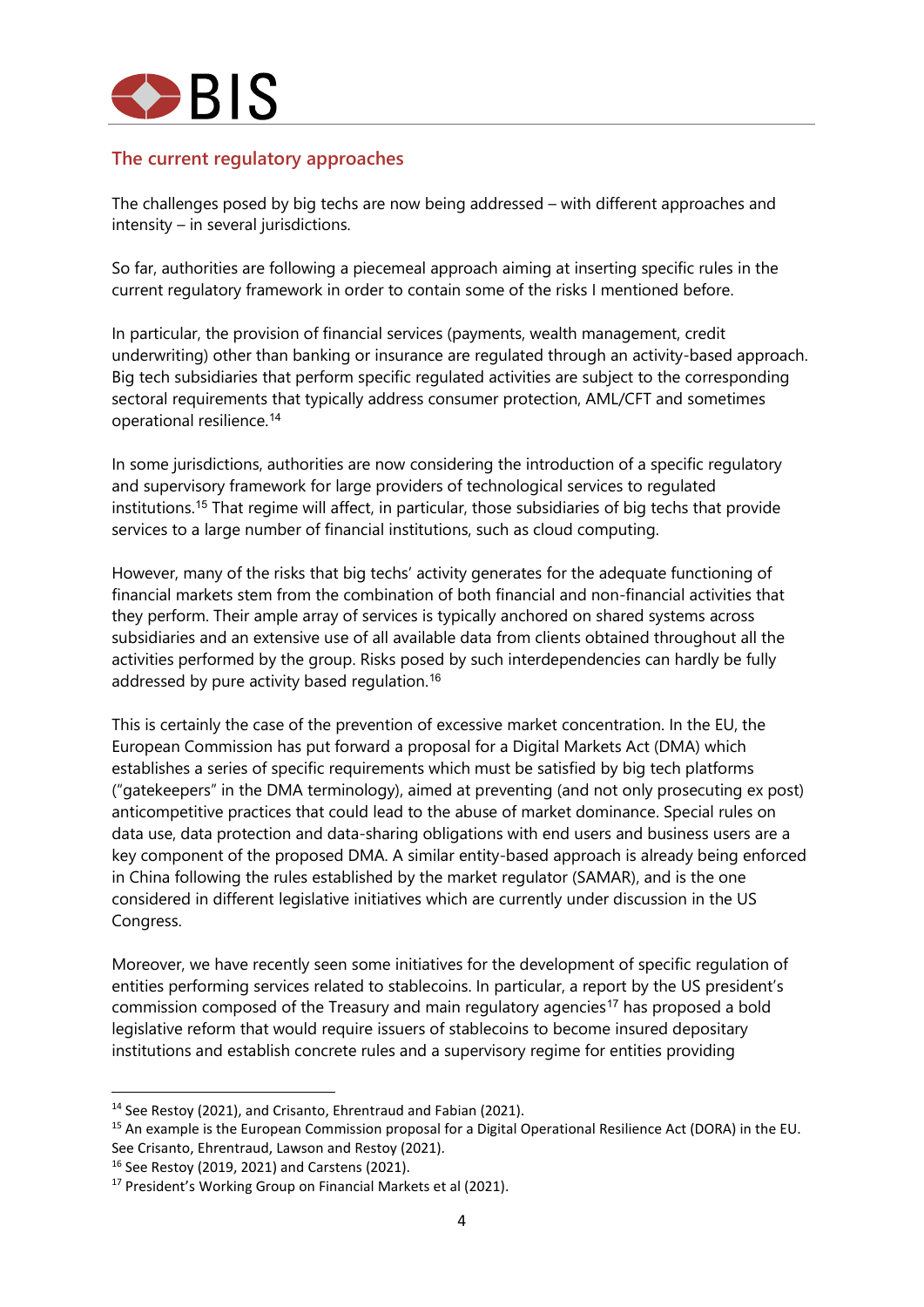

associated payment services (like custodial wallet providers). Moreover, the report proposes limiting the affiliation of those entities with commercial companies. If those proposals are finally endorsed by the US Congress, the scope for big techs to promote and sponsor stablecoins would be seriously constrained.<sup>[18](#page-4-0)</sup>

In sum, current developments aim at revising the current activity-based regulation and add a few specific entity-based rules (particularly in the area of competition) to deal with some of the risks posed by big techs. So far, however, there is no ambitious attempt to consider a more comprehensive approach that could consistently address the risks posed in different policy domains by the combination of activities that big techs perform as implied by their unique business model.

## **Can we do it better?**

At present, there are no internationally established regulatory categories or standards aiming at addressing the risks posed by the combination of different types of financial and non-financial activities within the same group.

The closest reference is probably that of financial conglomerates. Following the publication of the report by the Joint Forum in 2012,<sup>[19](#page-4-1)</sup> jurisdictions established rules and supervisory practices to strengthen the prudential regime of entities which are active in more than one regulated financial sector (ie banking, insurance and securities markets).

One specific type of conglomerate rules are licensing frameworks for financial holding companies (FHCs). FHCs are typically large non-financial companies that hold controlling stakes in two or more financial firms that offer regulated financial services across sectoral boundaries and exceed minimum size thresholds. The FHC and the financial institutions it controls make up a financial holding group. The non-financial activities performed by this group are limited to maximum thresholds.

In China, the People's Bank of China requires companies that control two or more different types of financial companies, including big techs such as Ant and Tencent, to apply for an FHC licence.

The Chinese FHC regulatory regime establishes requirements for the parent FHC in terms of minimum profitability, financial capacity and owners' fit and proper conditions. It also promotes sufficiently simple corporate structures and imposes specific governance procedures including the centralised management of all relevant financial risks across the group. The regime entails the fulfilment of consolidated capital requirements at the group level and includes constraints on related party transactions and cross-subsidiary interactions.

A key objective of the FHC regime is to guard against systemic risk by protecting the safety and soundness of the financial holding group from risks arising from the non-financial activities

<span id="page-4-0"></span><sup>&</sup>lt;sup>18</sup> Another relevant initiative to regulate stablecoins is the Commission proposal for a regulation on markets in cryptoassets (MiCA) in the EU. In that proposal, issuers of stablecoins aiming at preserving their value against fiat currency would need a licence to operate as either a credit or an e-money institution.

<span id="page-4-1"></span><sup>19</sup> See Joint Forum (2012).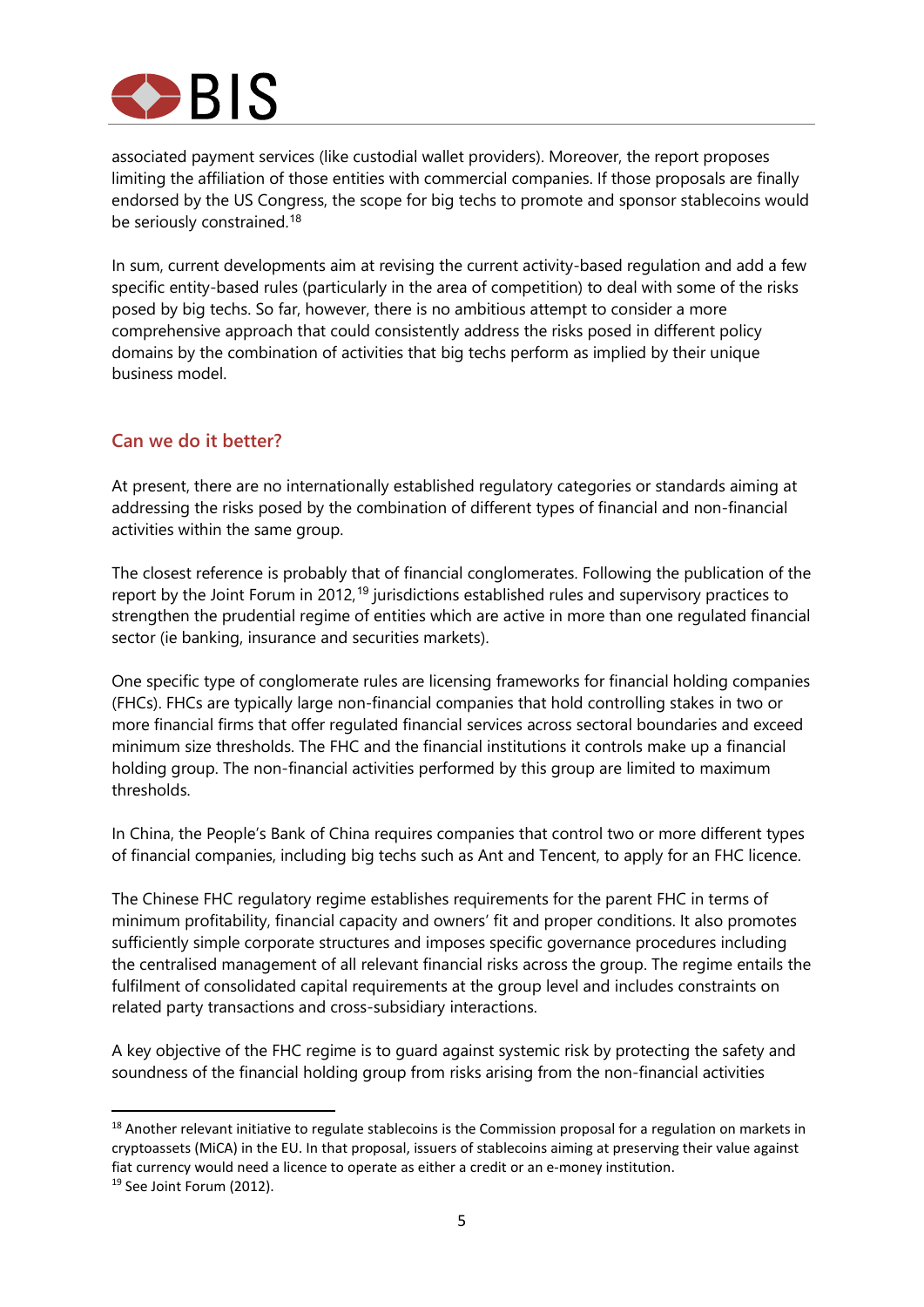

performed by other parts of the wider group to which it belongs. It also helps address contagion of risks across financial subsidiaries and minimises the potential for regulatory arbitrage across the different types of sectoral rules that apply to the regulated subsidiaries. Importantly, that regime facilitates consistent supervision of all financial risks, including those related to solvency, operational resilience and market conduct.

Certainly, the FHC regime goes a long way towards satisfying the quest for a comprehensive entity-based regime for big techs which are active in the market for financial services. That regime may, however, fall short of addressing all relevant risks.

As we have discussed before, challenges posed by big techs for the preservation of financial stability, or more generally, adequate market functioning are associated with the combined provision of different types of financial and non-financial services as part of their unique business model. That entails using common technological and data infrastructure for the provision of different services.<sup>[20](#page-5-0)</sup> Notice, in that regard, that, particularly in western countries, the non-financial business lines of big techs are substantially larger than those related to regulated activities.<sup>[21](#page-5-1)</sup> Therefore, the grouping of all subsidiaries offering financial services under the same holding company may not be enough on its own to control operational risks or various forms of data and market abuse.

Furthermore, payment services are not explicitly included in the definition of FHCs in existing regulatory frameworks. Given the crucial role that payment services play within big tech ecosystems and, in particular, as an enabler for the provision of complementary financial services, a greater focus on payments could be added to the current FHC regime to enable it to achieve its objectives more fully when applied to large technological companies.

The FHC regime therefore seems a useful reference for a policy reflection on how best to regulate big techs with the aim of preserving financial stability and other relevant social goals. Yet that reflection should consider how the FHC regime could be adapted to cope with the unique business model of big techs and the key role played by their payment infrastructures.<sup>[22](#page-5-2)</sup>

# **Concluding remarks**

To conclude, the disruption that technology is creating in the market for financial services is probably unprecedented. The new developments are dramatically changing the very nature of the services offered, the diversity of the users and providers, and the way the latter perform their activities and distribute the products they offer.

In that context, the public policy response to such a far-reaching technological disruption has to be commensurate with the magnitude of that disruption. That entails both direct public intervention to provide the required infrastructure to fully grasp the benefits associated with

<span id="page-5-0"></span><sup>&</sup>lt;sup>20</sup> See Crisanto, Ehrentraud, Fabian and Monteil (forthcoming) for a description of the interconnection between the different business lines of big techs.

<span id="page-5-1"></span> $21$  See eg Feyen et al (2021).

<span id="page-5-2"></span><sup>&</sup>lt;sup>22</sup> See Ehrentraud, Evans, Monteil and Restoy (forthcoming) on specific proposals to adjust the FHC regime to make it suitable for big techs.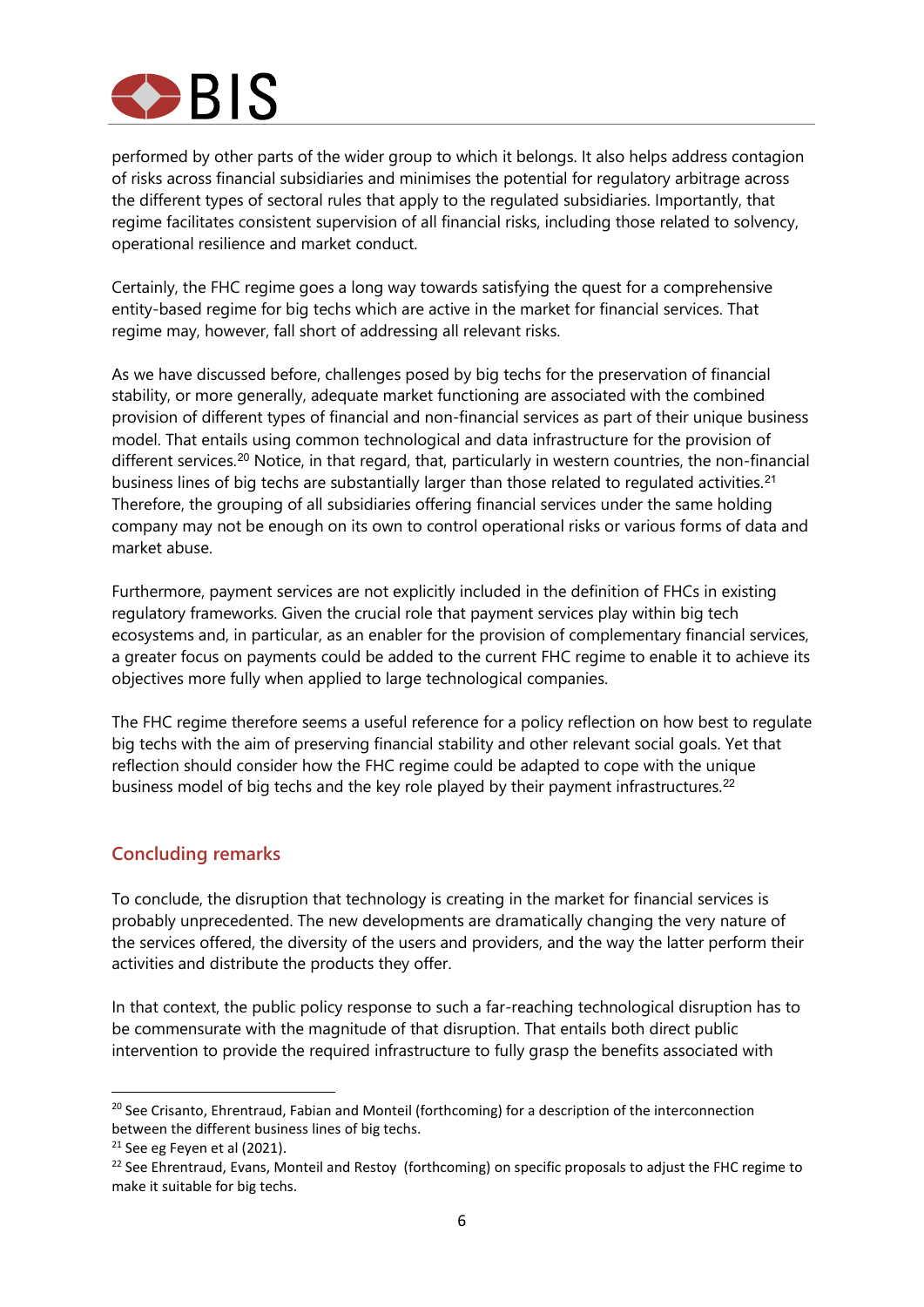

innovation as well as an overhaul of the current regulatory framework. The current regulatory setup, consisting of a series of diverse activity-based requirements accompanied by specific rules for traditional financial institutions, is simply not fit for purpose.

In particular, the potential implications of the activities performed by big techs in the market for financial services require the establishment of a consistent set of entity-based rules spanning different but related policy domains. For that purpose, we may need brand new regulatory categories and supervisory procedures to address the challenges posed by their unique business models, including effective mechanisms for coordination among financial, competition and data authorities.

The good news is of course that some relevant policy actions are already taking place in several jurisdictions. What we need now is sufficient ambition, policy impulse and international cooperation to make those efforts more comprehensive and consistent at the global level.

#### **References**

Arner, D, R Auer and J Frost (2020): ["Stablecoins: risks, potential and regulation"](https://www.bis.org/publ/work905.htm), *BIS Working Papers*, no 905. November.

Auer, R, H Banka, N Yaa Boakye-Adjei, A Faragallah, J, H and J Prenio (BIS): "CBDCs and Financial Inclusion: Fixing a broken machine?" *FSI Insights on Policy Implementation*, forthcoming.

Bank for International Settlements (2020): ["Big tech in finance: opportunities and risks"](https://www.bis.org/publ/arpdf/ar2019e3.pdf), *Annual Economic Report 2019*, Chapter III.

Carstens, A (2021): "Public policy toward big techs in finance", speech at the Asia School of Business Conversations on Central Banking webinar "Finance as information", 27 January.

Carstens, A, S Claessens, F Restoy, and H S Shin (2021): ["Regulating big techs in finance"](https://www.bis.org/publ/bisbull45.htm), *BIS Bulletin*, no 45.

Crisanto, J C, J Ehrentraud and M Fabian (2021): ["Big techs in finance: regulatory approaches and](https://www.bis.org/fsi/fsibriefs12.htm)  [policy options"](https://www.bis.org/fsi/fsibriefs12.htm), *FSI Briefs*, no 12, March.

Crisanto, J C, J Ehrentraud, A Lawson and F Restoy (2021): ["Big tech regulation: what is going on?"](https://www.bis.org/fsi/publ/insights36.htm), *FSI Insights on policy implementation*, no 36, September.

Crisanto, J C, J Ehrentraud, M Fabian and A Monteil: "Big tech interdependencies – a key regulatory blind spot?", *FSI Insights on Policy Implementation*, forthcoming.

Croxson, K, J Frost, L Gambacorta and T Valletti (2022): ["Platform-based business models and](https://www.bis.org/publ/work986.htm)  [financial inclusion"](https://www.bis.org/publ/work986.htm), *BIS Working Papers,* No 986, January.

D'Silva, D, Z Filková, F Packer and S Tiwari (2019): "The design of digital financial infrastructure: [lessons from India"](https://www.bis.org/publ/bppdf/bispap106.htm), *BIS Papers*, no 106, November.

Ehrentraud, J, J Evans, A Monteil and F Restoy: "How to regulate big techs", *FSI Occasional Papers*, forthcoming.

Feyen, E, J Frost, L Gambacorta, H Natarajan and M Saal (2021): ["A policy triangle for Big Techs in](https://voxeu.org/article/policy-triangle-big-techs-finance)  [finance"](https://voxeu.org/article/policy-triangle-big-techs-finance), *VoxEU*, September.